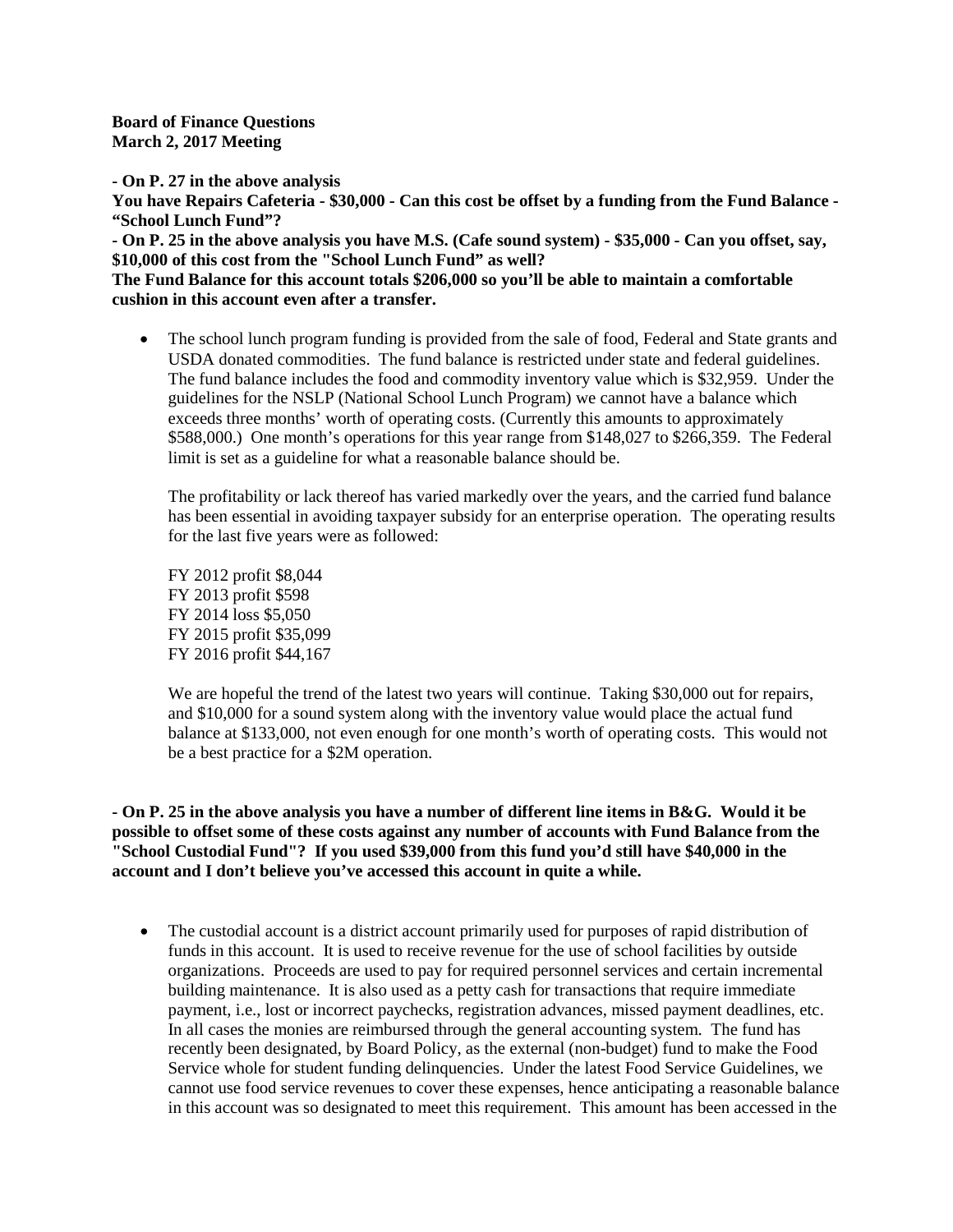past for maintenance items specifically related to the community use of facilities. For example, if a passage door needs repairing, something broken for which we cannot find the responsible party, for the initial feasibility fees to provide professional service for the auditorium study. In all cases, the funds were used to cover 'non-budgeted' expenses of necessity. It has not been our practice to use these funds to support items that should be part of the budget cycle. The increase to fund balance this past year was less the \$2,000 so this is not a high revenue generating account.

Mr. Faiella provided the attached list of custodians and how they are allocated per every 20,000 square feet of space.

## **- On P. 27 in the above analysis you have a number of Continuing Ed accounts. Would it be possible to charge the "Continuing Education Fund" for \$21,000 as an offset to some of the costs in this line item? You have \$88,000 in Fund Balance in this account.**

• The Continuing Ed balance of \$88,000 includes over \$70,000 of deferred revenue for programs that will occur during the summer. The year prior demonstrated a revenue deficiency of over \$25,000. A balance in this amount is essential for the proper operation of this program.

## **What are the possible expenditures that could be within the scope of the Purchasing Agent's responsibility, and what is the anticipated savings? How would this savings relate to a payback period that equalizes the cost of the position?**

- At this early stage of conjecture, we estimate potential to move about \$3mil through the flow of a Purchasing Agent's scope of responsibility. The bulk of this would be from the following areas:
	- o Non-school Supplies approx. \$2mil
	- o Building and Grounds (Purchased Property Services) approx. \$800K
	- o Contracted Services approx. \$400K

We are unable to project adequately an anticipated savings percentage to estimate a payback period making the position cost neutral. To do so, we would need to know the potential degree of movement a Purchasing Agent could realize in the current cost margins of these expenses which we believe under present circumstances to have been negotiated successfully with our vendors. The original figures shared by Dr. Erardi represents all-inclusive of purchases and that within that sum the great majority of it would only with our present staff.